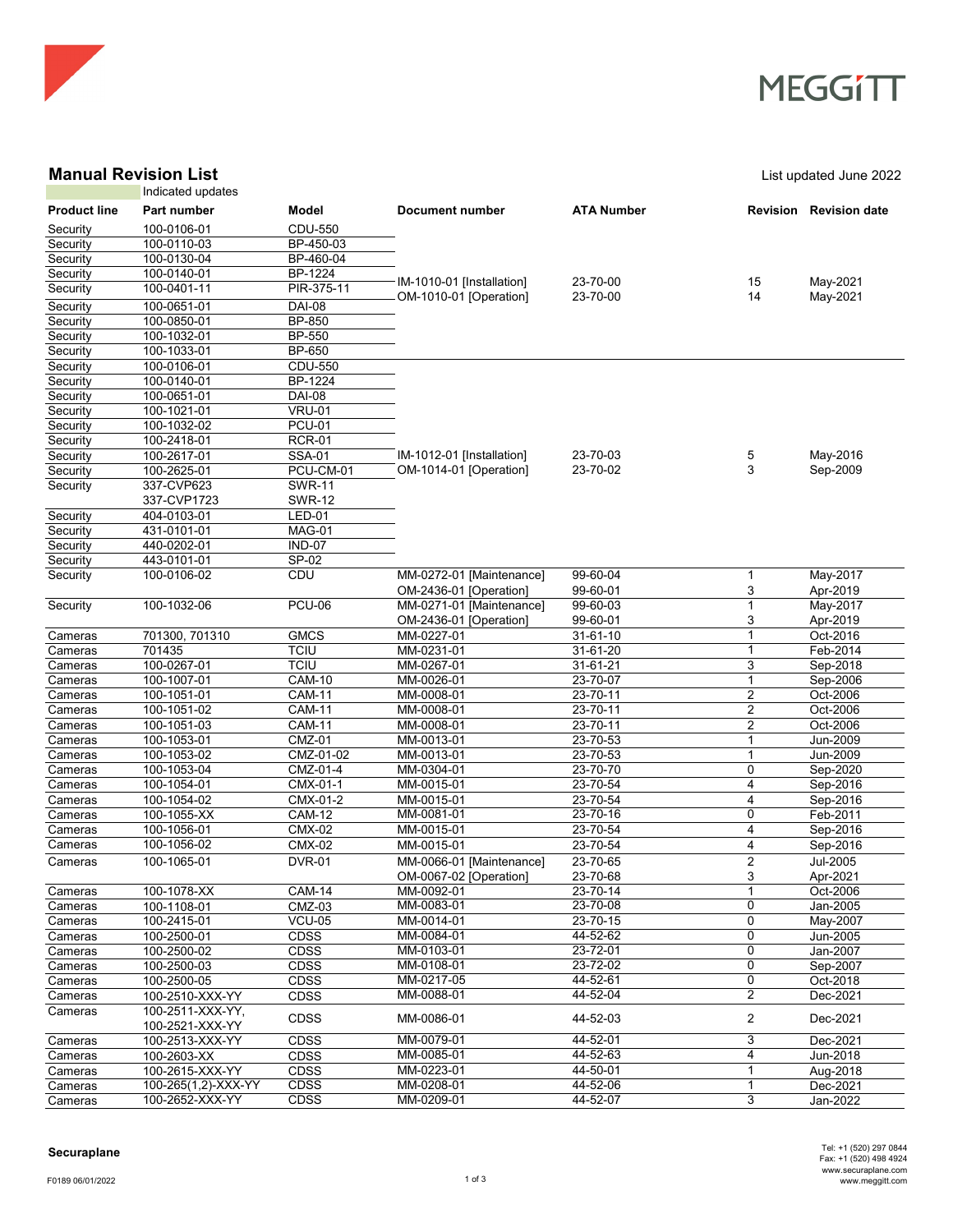

# **MEGGITT**

| <b>Product line</b> | Part number                                               | Model                        | Document number          | <b>ATA Number</b>    |                         | <b>Revision Revision date</b> |
|---------------------|-----------------------------------------------------------|------------------------------|--------------------------|----------------------|-------------------------|-------------------------------|
| Cameras             | 100-2675-01                                               | $HDC-01$                     | MM-0222-01               | 23-74-01             | 0                       | Jun-2010                      |
| Cameras             | 100-2676-105-XX                                           | <b>ACMM</b>                  | MM-0263-01               | 44-50-10             | 0                       | Mar-2016                      |
| Cameras             | 100-2687-03                                               | <b>SDC-01</b>                | MM-0236-01               | 23-72-04             | 0                       | May-2012                      |
| Cameras             | 100-2689-04                                               | <b>SDC-02</b>                | MM-0237-01               | 23-72-05             | $\mathbf 0$             | Jun-2012                      |
| Cameras             | 100-2714-03                                               | <b>VECU</b>                  | MM-0249-01               | 23-72-07             | $\mathbf 0$             | Jul-2021                      |
| Cameras             | 100-2715-01                                               | FC                           | MM-0251-01               | 31-00-04             | 1                       | Jul-2021                      |
| Cameras             | 100-2716-01                                               | <b>DZC</b>                   | MM-0253-01               | 31-00-05             | 1                       | Jul-2021                      |
| Cameras             | 100-2717-01                                               | CS-2100-VSC                  | MM-0289-01               | 24-32-83             | 1                       | Jul-2021                      |
| Cameras             | 100-2718-01                                               | CS-2100 QC                   | MM-0288-01               | 24-32-82             | $\mathbf{1}$            | Jul-2021                      |
| Cameras             | 100-2728-01                                               |                              |                          |                      |                         |                               |
|                     | 100-2729-01<br>100-2730-01                                | GMCS2                        | MM-0268-01               | 31-61-22             | 0                       | Aug-2017                      |
| Cameras             | 100-2735-01                                               | <b>FCF</b>                   | MM-0290-01               | 31-00-15             | 1                       | Jul-2021                      |
| Cameras             | 100-2812-01                                               | <b>VCU-08</b>                | MM-0273-01               | 44-51-01             | $\mathbf 0$             | Jul-2016                      |
| Cameras             | 100-2822-01                                               | <b>VECU</b>                  | MM-0276-01               | 23-74-04             | $\overline{2}$          | Apr-2020                      |
| Cameras             | 100-2822-02                                               | VCU-HD                       | MM-0278-01               | 23-74-05             | 2                       | May-2020                      |
| Cameras             | 100-2825-01                                               | CMX-HD-01                    | MM-0279-01               | 23-74-06             |                         | Oct-2019                      |
| Cameras             | 100-2826-01                                               | CMX-HD-02                    | MM-0279-01               | 23-74-06             | 1                       | Oct-2019                      |
| Cameras             | 100-2832-01                                               | <b>HDB-01</b>                | MM-0275-01               | 24-74-03             | $\overline{2}$          | Aug-2018                      |
| Cameras             | 100-2833-01                                               | <b>HDF-01</b>                | MM-0274-01               | 23-74-02             | 3                       | Nov-2016                      |
| Cameras             | 100-2847-01                                               | <b>HDB-02</b>                | MM-0294-01               | 23-74-07             | 0                       | Apr-2021                      |
|                     | 100-2848-01                                               |                              |                          |                      | 0                       |                               |
| Cameras             |                                                           | <b>HDF-02</b><br><b>CDSS</b> | MM-0295-01               | 23-74-09             |                         | Apr-2021                      |
| Cameras             | 100-2853-XXX-YY<br>100-2855-090-XX                        | CDSS                         | MM-0305-01               | 44-52-70<br>44-52-72 | 0<br>$\mathbf 0$        | Dec-2021                      |
| Cameras             |                                                           |                              | MM-0306-01               |                      |                         | Nov-2021                      |
| Cameras             | 100-2856-090-YY                                           | CDSS                         | MM-0308-01               | 44-52-76             | 0                       | Dec-2021                      |
| Cameras             | 100-2857-090-XX                                           | CDSS                         | MM-0306-01               | 44-52-72             | 0                       | Nov-2021                      |
| Cameras             | 100-2860-105-YY                                           | <b>CDSS</b>                  | MM-0307-01               | 44-52-74             | 0                       | Dec-2021                      |
| Cameras             | 100-2862-090-16                                           | CDSS                         | MM-0305-01               | 44-52-70             | 0                       | Dec-2021                      |
| E-batts             | 100-0201-01                                               | <b>XL246-S</b>               | MM-0283-01               | 24-32-80             | $\mathbf 0$             | Apr-2017                      |
| $E$ -batts          | 100-0202-01                                               | <b>XL246-A</b>               | MM-0007-01               | 24-32-06             | 11                      | Jan-2018                      |
| E-batts             | 100-0202-03                                               | <b>XL246C</b>                | MM-0220-01               | 24-32-68             | 0                       | Nov-2009                      |
| E-batts             | 100-0206-01                                               | XL500/5                      | MM-0036-01               | 24-32-17             | 4                       | Mar-2018                      |
| E-batts             | 100-0206-03                                               | <b>XL500/H</b>               | MM-0036-01               | 24-32-17             | 4                       | Mar-2018                      |
| E-batts             | 100-0208-01                                               | XL250/5                      | MM-0075-01               | 24-32-27             | $\overline{2}$          | Mar-2016                      |
| E-batts             | 100-0302-01                                               | XL249-01                     | MM-0044-01               | 24-32-29             | 7                       | Mar-2018                      |
| E-batts             | 100-0302-02                                               | XL249-02                     | MM-0043-01               | 24-32-19             | В                       | Mar-2005                      |
| E-batts             | 100-0302-03                                               | XL249-03                     | MM-0265-01               | 24-32-73             | $\mathbf 0$             | Mar-2015                      |
| E-batts             | 100-0302-05                                               | XL249-05                     | MM-0286-01               | 24-32-85             | 0                       | Apr-2020                      |
| E-batts             | 100-0302-05                                               | XL249-05                     | MM-0286-01               | 24-32-86             | 0                       | Apr-2020                      |
| E-batts             | 100-0540-02                                               | <b>XL245-A</b>               | MM-0069-01               | 24-32-05             | 5                       | Oct-2020                      |
| E-batts             | 100-0540-03                                               | $XL245-B$                    | MM-0069-01               | 24-32-05             | 5                       | Oct-2020                      |
| E-batts             | 100-0540-04                                               | <b>XL245-C</b>               | MM-0069-01               | 24-32-05             | 5                       | Oct-2020                      |
| E-batts             | 100-0540-06                                               | <b>XL245-D</b>               | MM-0069-01               | 24-32-05             | 5                       | Oct-2020                      |
| E-batts             | 100-1048-01                                               | XL2411                       | MM-0006-01               | 24-32-21             | 6                       | Dec-2021                      |
| E-batts             | 100-1067-01, -02, -03, -04 XL244-A, -B, -C, -D MM-0068-01 |                              |                          | 24-32-18             | 4                       | May-2014                      |
| E-batts             | 100-1074-01                                               | <b>XL243-A</b>               | MM-0019-01               | 24-32-20             | В                       | Jun-2004                      |
| E-batts             | 100-1075-01                                               | <b>XL243-B</b>               | MM-0053-01               | 24-32-75             | $\mathbf{1}$            | Nov-2016                      |
| E-batts             | 100-1085-01                                               | <b>SLA-1000</b>              | MM-0037-01               | 24-32-10             | С                       | Jun-2002                      |
| E-batts             | 100-1085-02                                               | <b>SLA-1200</b>              | MM-0037-01               | 24-32-10             | С                       | Jun-2002                      |
| E-batts             | 100-1086-01                                               | <b>SLA-2000</b>              | MM-0046-01               | $24 - 32 - 11$       | 4                       | May-2017                      |
| E-batts             | 100-1088-01. -02                                          | <b>SLA-3000</b>              | MM-0102-02               | 24-32-89             | 0                       | Apr-2020                      |
| E-batts             | 100-2410-01                                               | XL2410-01                    | MM-0033-01               | 24-32-12             | 10                      | May-2020                      |
| E-batts             | 100-2410-02                                               | XL2410-02                    | MM-0045-01               | 24-32-22             | 7                       | Mar-2022                      |
| E-batts             | 100-2410-04                                               | XL2410-04                    | MM-0070-01               | 24-32-24             | 5                       | Oct-2017                      |
| E-batts             | 100-2410-05                                               | XL2410-05                    | MM-0090-01               | 24-32-25             | 2                       | Nov-2017                      |
| E-batts             | 100-2410-06                                               | XL2410-06                    | MM-0205-01               | $24 - 32 - 26$       | $\overline{\mathbf{c}}$ | Nov-2016                      |
| E-batts             | 100-2410-07                                               | XL2410-07                    | MM-0240-02               | 24-32-90             | 0                       | Jun-2020                      |
| E-batts             | 100-2410-08                                               | XL2410-08                    | MM-0287-01               | 24-32-74             | 0                       | Feb-2018                      |
| E-batts             | 100-2410-09                                               | XL2410-09                    | MM-0293-01               | 24-32-87             | 0                       | Feb-2020                      |
| E-batts             |                                                           |                              | MM-0233-01 [Maintenance] | 24-34-04             | 2                       | Aug-2021                      |
|                     | 100-2680-02                                               | XL2410Li-02                  | OM-0233-01 [Operation]   | 24-34-04             | 1                       | Aug-2021                      |
| Mainship            | 100-2686-01                                               | 43Ah                         | MM-0226-01               | 24-30-16             | $\overline{2}$          | Sep-2013                      |

#### **Securaplane**